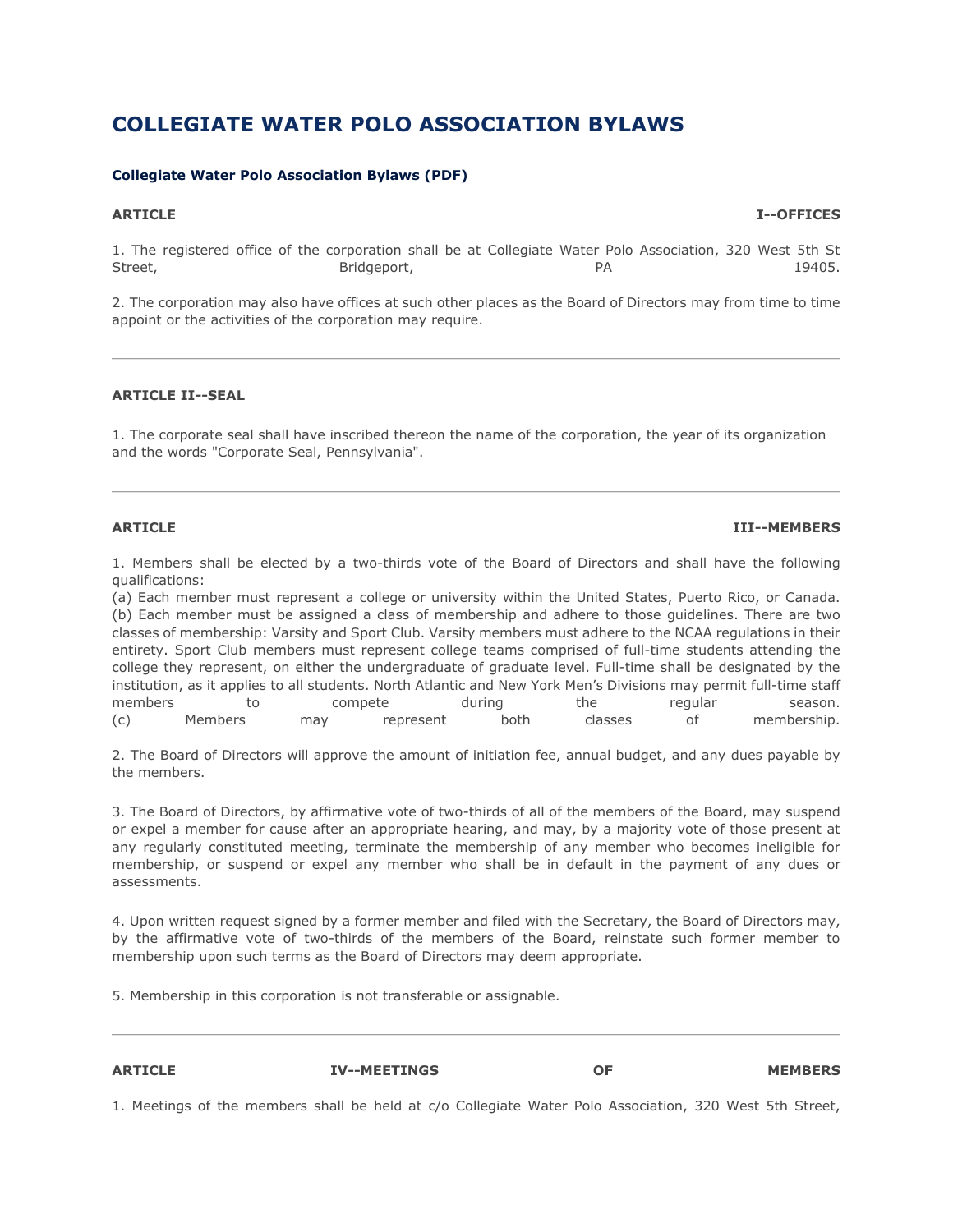Bridgeport, PA 19405, or at such other place or places, either within or without the Commonwealth of Pennsylvania, as may from time to time be fixed by the Board of Directors.

2. The annual meeting of the members shall be held the first week of June each year if not a legal holiday, then on the next full business day following when they shall transact such business as may properly be brought before the meeting. If the annual meeting shall not be called and held within six months after the designated time, any member may call such a meeting.

3. Special meetings of the members may be called at any time by the President, or the Board of Directors, or members entitled to cast at least ten percent (10%) of the votes which all members are entitled to cast at a particular meeting. At any time, upon written request of any person who has called a special meeting, it shall be the duty of the Secretary to fix the time of the meeting which shall be held not more than sixty days after the receipt of the request. If the Secretary shall neglect or refuse to fix the time of the meeting, the person or persons calling the meeting may do so. Business transacted at all special meetings shall be confined to the objects stated in the call and matters germane thereto.

4. Written notice of every meeting of the members, stating the time, place and object thereof, shall be given by, or at the direction of, the Secretary to each member of record entitled to vote at the meeting, unless a greater period of notice is required by statute in a particular case. If the Secretary shall neglect or refuse to give notice of the meeting, the person or persons calling the meeting may do so. In the case of a special meeting, the notice shall specify the general nature of the business to be transacted.

5. Persons authorized or required to give notice of a meeting of members may, in lieu of any written notice of a meeting of members required to be given, give notice of such meeting by causing notice of such meeting to be officially published. If eighty percent (80%) of the members of record entitled to vote at the meeting do not have addresses of record within the territory of general circulation of the newspapers required for official publication, the notice shall also be published in newspapers which have an aggregate territory or general circulation which includes the addresses of record of at least eighty percent (80%) of such members of record.

6. A meeting of members duly called shall not be organized for the transaction of business unless a quorum is present. There shall be no minimum number of members necessary to establish a quorum, provided proper notice has been given for the meeting. All members entitled to vote and present shall therefore constitute a quorum at all meetings of the members for the transaction of business except as may be otherwise provided by law or by the Articles of Incorporation. A simple majority of votes from members present (including any mail ballots) shall decide all issues. The members present at a duly organized meeting can continue to do business until adjournment, not withstanding the withdrawal of enough members to leave less than a quorum. If a meeting cannot be organized because a quorum has not attended, those present may, except as otherwise provided by statute, adjourn the meeting to such time and place as they determine, but in the case of any meeting called for the election of directors, those who attend the second of such adjourned meetings, although less than a quorum, shall nevertheless constitute a quorum for the purpose of electing directors. In the case of any meeting called for any other purpose, those who attend the second of such adjourned meetings, although less than a quorum, shall nevertheless constitute a quorum for the purpose of acting upon any resolution or other matter set forth in the notice of the meeting, if written notice of such second adjourned meeting, stating that those members who attend shall constitute a quorum for the purpose of acting upon such resolution or other matter, is given to each member of record entitled to vote at such second adjourned meeting at least ten days prior to the day named for the second adjourned meeting.

7. Any action which may be taken at a meeting of the members or a class of members may be taken without a meeting, if a consent or consents in writing, setting forth the action so taken, shall be signed by all of the members who would be entitled to vote at a meeting for such purpose and shall be filed with the Secretary of the corporation.

8. Every member of the corporation shall be entitled to one vote, including members represented by two classes of membership. No member shall sell his vote for money or anything of value. Upon request of a member, the books or records of membership shall be produced at any regular or special meeting of the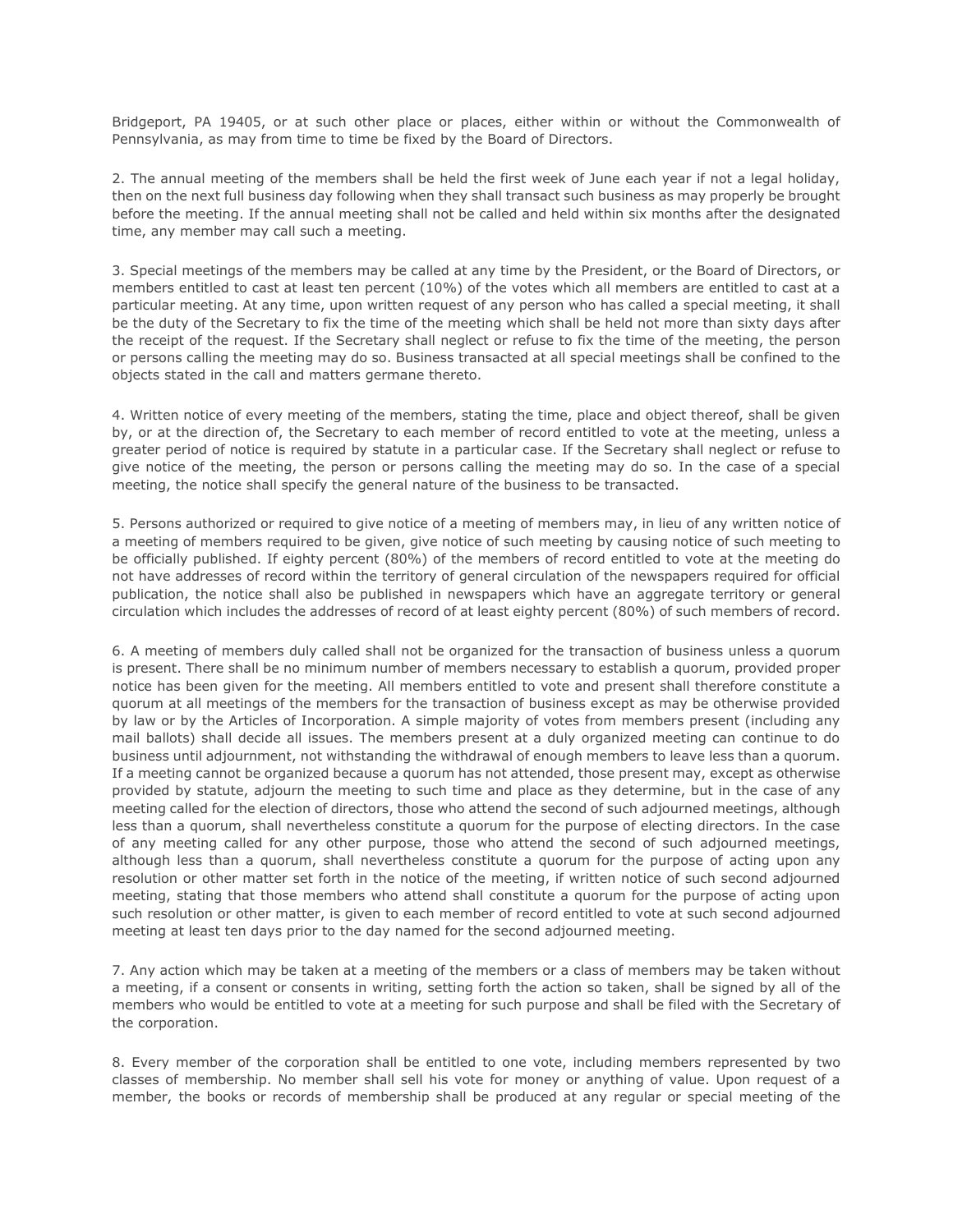corporation. If at any meeting the right of a person to vote is challenged, the presiding officer shall require such books or records to be produced as evidence of the right of the person challenged to vote, and all persons who appear by such books or records to be members entitled to vote may vote. The right of a member to vote, and his right, title and interest in or to the corporation or its property, shall cease on the termination of his membership.

9. Voting may be by ballot, mail or any reasonable means determined by the Board of Directors. Elections for directors need not be by ballot except upon demand made by a member at the election and before the voting begins.

10. In advance of any meeting of members, the Board of Directors may appoint judges of election, who need not be members, to act at such meeting or any adjournment thereof. If judges of election are not so appointed, the presiding officer of any such meeting may, and on the request of any member shall, make such appointment at the meeting. The number of judges shall be one or three. No person who is a candidate for office shall act as a judge.

#### **ARTICLE V--DIRECTORS**

1. The business and affairs of this corporation shall be managed by its Board of Directors, seven (7) in number, who shall be natural; persons of full age and who need not be residents of this Commonwealth but who shall be members of this corporation, with the exception of the Treasurer who shall be a member by virtue of his appointment to the Board of Directors. They shall be elected by the members at the annual meeting of the corporation, with the seventh being appointed by the Board of Directors. One member must be an athletic administrator, one a coach, and one termed a corporate position from the community. Corporate position may not be an active coach or athlete from a member institution. Mail ballots for the election of officers and Board of Directors will be accepted from members unable to attend the annual meeting in person, provided such ballots are received by Wednesday, 5:00 p.m. EST, prior to the meeting. Each director shall be elected for the term of three (3) years and until his successor shall be elected and shall qualify. The terms of office for the six board members shall begin immediately following the annual meeting on even numbers years, with the Treasurer's appointment occurring on odd numbered years.

2. In addition to the powers and authorities by these By-Laws expressly conferred upon them, the Board of Directors may exercise all such powers of the corporation and do all such lawful acts and things as are not by statute or by the Articles or by these By-Laws directed or required to be exercised or done by the members.

3. The meetings of the Board of Directors may be held at such times and at such place or places within this Commonwealth or elsewhere, as a majority of the directors may from time to time appoint, or as may be designated in the notice calling the meeting.

4. Written or personal notice of every meeting of the Board of Directors shall be given to each director at least ten (10) days prior to the day named for the meeting.

5. A majority of the directors in office shall be necessary to constitute a quorum for the transaction of business and the acts of a majority of the directors present at a meeting at which a quorum is present shall be the acts of the Board of Directors. Any action which may be taken at a meeting of the directors may be taken without a meeting, if a consent or consents in writing setting forth the action so taken shall be signed by all of the directors in office and shall be filed with the Secretary of the corporation.

6. The Board of Directors may, by resolution adopted by a majority of the directors in office, establish one or more committees to consist of one or more directors of the corporation. Any such committee, to the extent provided in the resolution of the Board of Directors or in the By-Laws, shall have and may exercise all of the powers and authority of the Board of Directors, except that no such committee shall have any power or authority as as to the the following: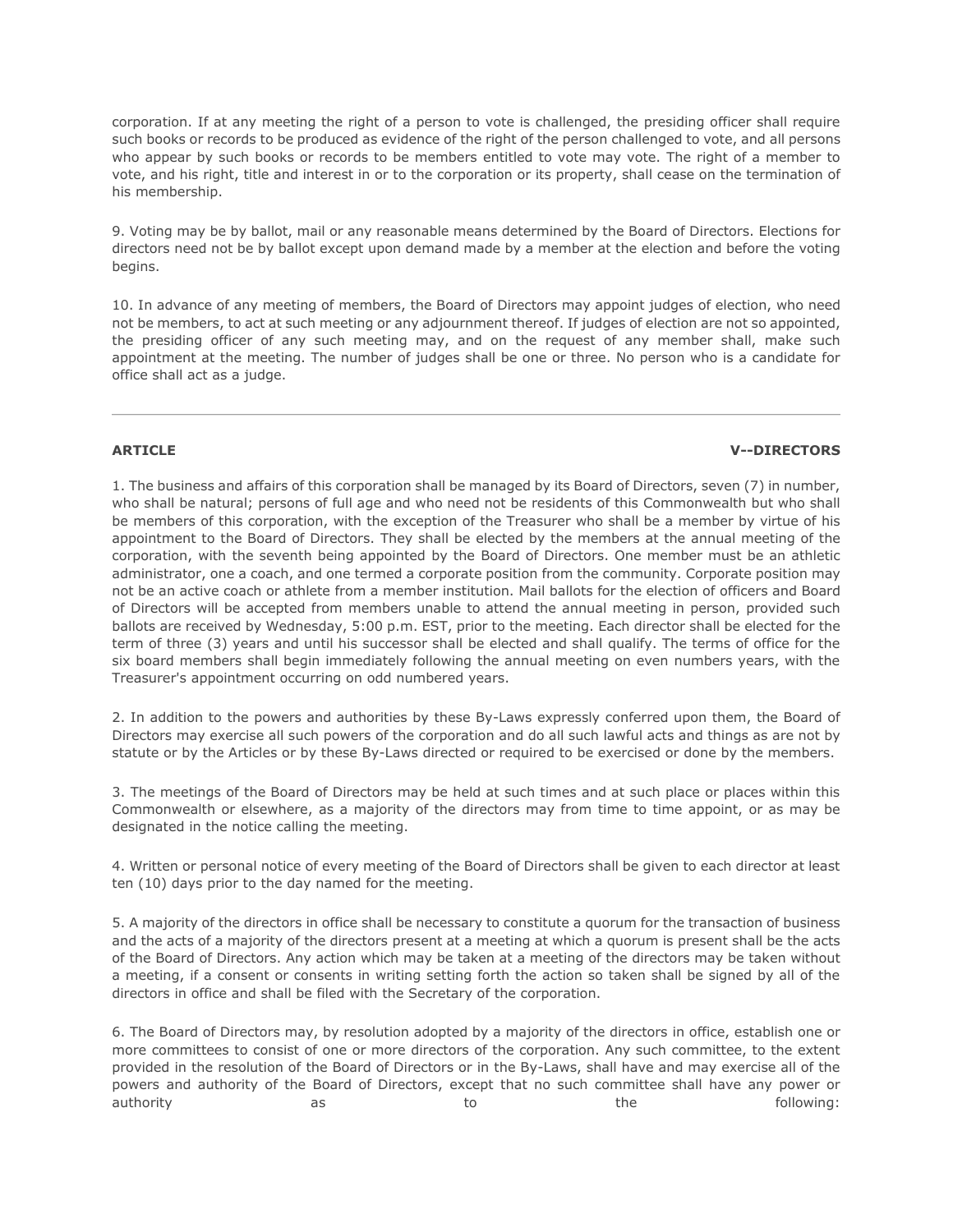(a) The submission to members of any action required by statute to be submitted to the members for their approval.

(b) The filling of vacancies in the Board of Directors. (c) The adoption, amendment or repeal of the By-Laws. (d) The amendment or repeal of any resolution of the Board. (e) Action on matters committed by the By-Laws or resolution of the Board of Directors to another committee of the Board.

7. The Board may designate one or more directors as alternate members of any committee, who may replace any absent or disqualified member at any meeting of the committee. In the absence or disqualification of a member of a committee, the member or members thereof present at any meeting and not disqualified from voting, whether or not he or they constitute a quorum, may unanimously appoint another director to act at the meeting in the place of any such absent or disqualified member. Each committee of the Board shall serve at the pleasure of the Board.

8. The Board of Directors shall have the authority to fix the compensation of directors for their services as such, and a director may also be a salaried officer of the corporation.

9. The entire Board of Directors, or a class of the Board, where the Board is classified with respect to the power to select directors, or any individual director, may be removed from office without assigning any cause by the vote of members entitled to cast at least a majority of the votes which all members present would be entitled to cast at any annual or other regular election of the directors or of such class of directors. In case the Board or such a class of the Board or any one or more directors are so removed, new directors may be elected at the same meeting. If members are entitled to vote cumulatively for the Board or a class of the Board, no individual director shall be removed unless the entire Board or class of the Board is removed in case sufficient votes are cast against the resolution for his removal, which, if cumulatively voted at an annual or other regular election of directors, would be sufficient to elect one or more directors to the Board or to the class.

10. The Board of Directors may declare vacant the office of a director if he is declared of unsound mind by an order of court or is convicted of a felony, or if within sixty days after notice of his selection, he does not accept such office either in writing or by attending a meeting of the Board of Directors, and fulfill such other requirements of qualification as the By-Laws may specify.

11. A director of the corporation shall stand in a fiduciary relation to the corporation and shall perform his duties as a director, including his duties as a member of any committee of the board upon which he may serve, in good faith, in a manner he reasonably believes to be in the best interests of the corporation, and with such care, including reasonable inquiry, skill and diligence, as a person of ordinary prudence would use under similar circumstances. In performing his duties, a director shall be entitled to rely in good faith on information, opinions, reports or statements, including financial statements and other financial data, in each case prepared by any of the following: (a) One or more officers or employees of the corporation whom the director reasonably believes to be reliable and and competent in the matters presented. (b) Counsel, public accountants or other persons as to matters which the director reasonably believes to be within the professional or expert competence of such person. (c) A committee of the board upon which he does not serve, duly designated in accordance with the law, as to matters within its designated authority, which the director reasonably believes to merit confidence.

A director shall not be considered to be acting in good faith if he has knowledge concerning the matter in question that would cause his reliance to be unwarranted.

In discharging the duties of their respective positions, the Board of Directors, committees of the Board and individual directors may, in considering the best interests of the corporation, consider the effects of any action upon employees, upon suppliers and customers of the corporation and upon communities in which offices or other establishments of the corporation are located, and all other pertinent factors. The consideration of those factors shall not constitute a violation of this section.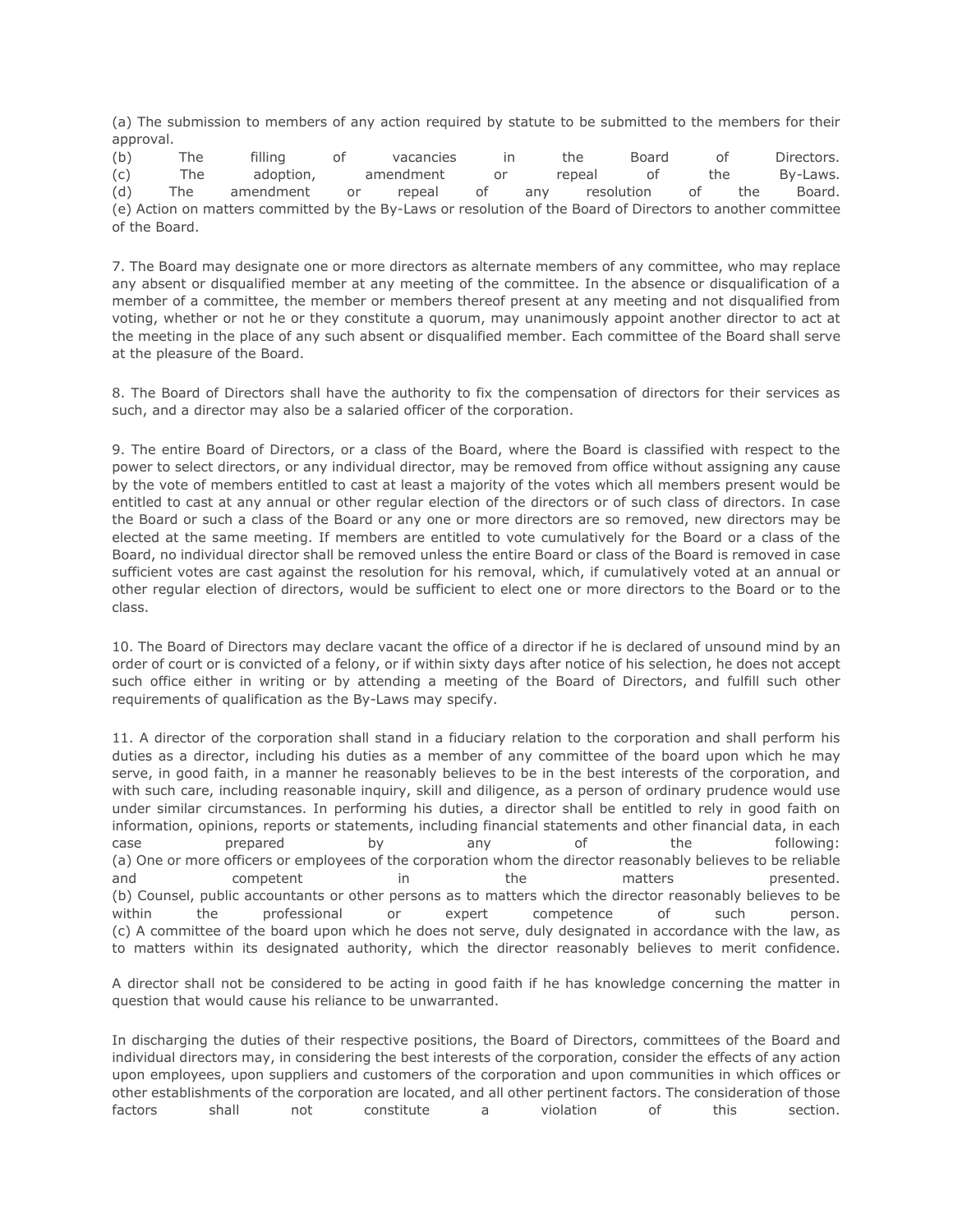Absent breach of fiduciary duty, lack of good faith or self-dealing, actions taken as a director or any failure to take any action shall by presumed to be in the best interests of the corporation.

A director of the corporation shall not be personally liable for monetary damages as such for any action taken, or any failure to take any action, unless: (a) The director has breached or failed to perform the duties of his office under this section. (b) The breach or failure to perform constitutes self-dealing, willful misconduct or recklessness. The provisions of this section shall not apply to: (a) The responsibility or liability of a director pursuant to any criminal statute; or the liability of a director for the payment of taxes pursuant to local, State or Federal Law.

12. Directors as such, shall not receive any stated salary for their services, but by resolution of the Board, a fixed sum and expenses of attendance, if any, may be allowed for attendance at each regular or special meeting of the Board PROVIDED, that nothing herein contained shall be construed to preclude any director from serving the corporation in any other capacity and receiving compensation therefore.

### **ARTICLE VI--OFFICERS**

1. The executive officers of the corporation shall be chosen by the Board of Directors, and shall be a President, Vice President, Secretary, Treasurer, and any other such officers and assistant officers as the needs of the corporation may require. The President and Vice President shall be natural persons of full age. The role of Secretary and Treasurer will be appointed by the Board of Directors and shall be a natural person of full age. They shall hold their offices for a term of two years and shall have such authority and shall perform such duties as are provided by the By-Laws and as shall from time to time be prescribed by the membership. The Commissioner will fill these roles unless otherwise dictated by the Board of Directors.

2. Any officer or agent may be removed by the Board of Directors whenever in its judgment the best interests of the corporation will be served thereby, but such removal shall be without prejudice to the contract rights of any person so removed.

3. The President shall be the chief executive officer of the corporation; he shall preside at all meetings of the members and directors; he shall have general and active management of the affairs or the corporation; shall see that all orders and resolutions of the Board are carried into effect, subject, however, to the right of the directors to delegate any specific powers, except such as may be by statute exclusively conferred on the President, to any other officer or officers of the corporation. He shall execute bonds, mortgages and other documents requiring a seal, under the seal of the corporation. He shall be EX-OFFICIO a member of all committees and shall have the general powers and duties of supervision and management usually vested in the office of President.

4. The Vice-President shall act in all cases for and as the President in the latter's absence or incapacity, and shall perform such other duties as he may be required to do from time to time.

5. The Secretary shall attend all sessions of the Board and all meetings of the members and act as clerk thereof, and record all the votes of the corporation and the minutes of all its transactions in a book to be kept for that purpose; and shall perform like duties for all committees of the Board of Directors when required. He shall give, or cause to be given notice of all meetings of the members and of the Board of Directors, and shall perform such other duties as may be prescribed by the Board of Directors or President, under whose supervision he shall be. He shall keep in safe custody the corporate seal of the corporation, and when authorized by the Board, affix the same to any instrument requiring it.

6. The Treasurer shall have custody of the corporate funds and securities and shall keep full and accurate accounts of receipts and disbursements in books belonging to the corporation, and shall keep the moneys of the corporation in a separate account to the credit of the corporation. He shall disburse the funds of the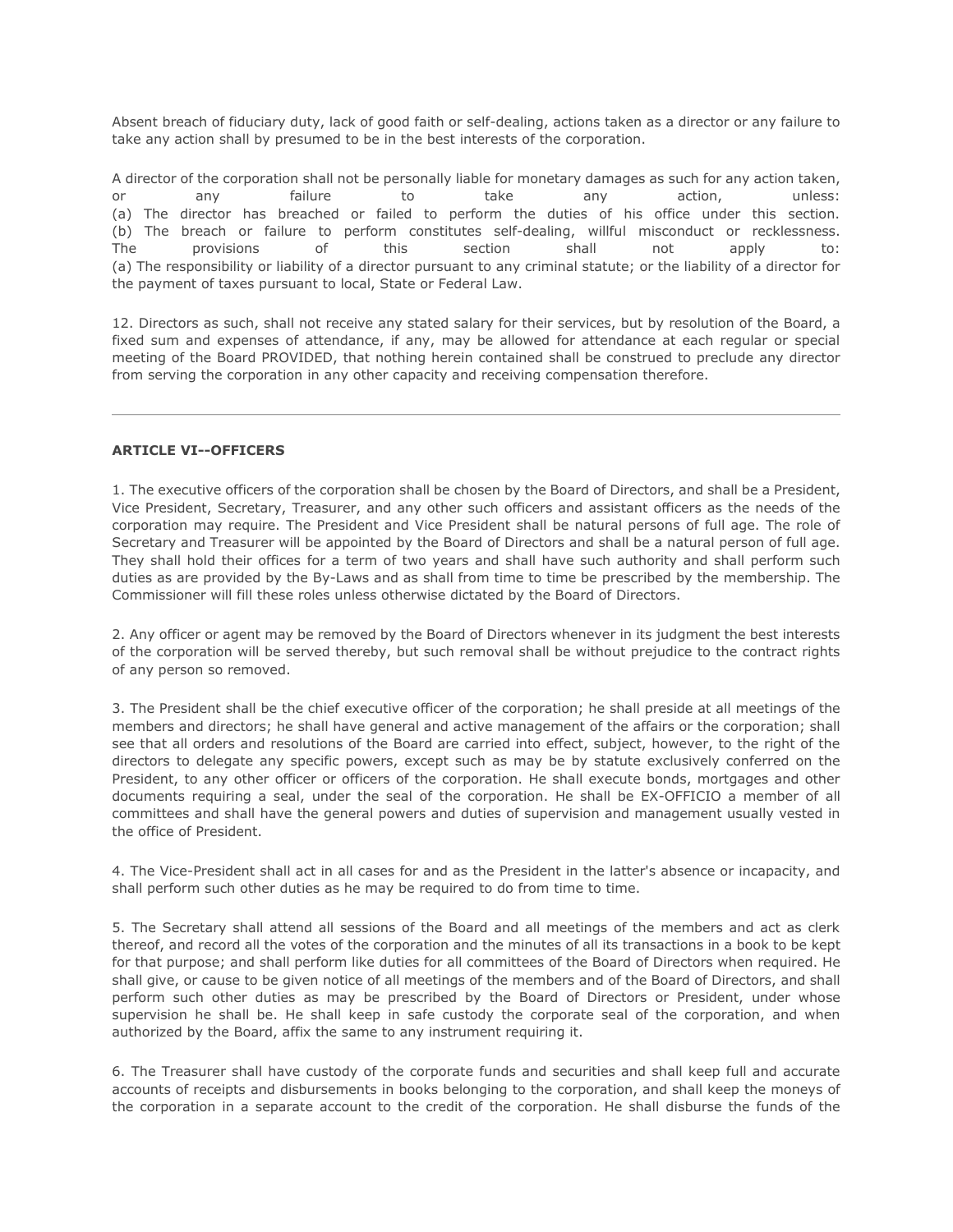corporation as may be ordered by the Board, taking proper vouchers for such disbursements, and shall render to the President and directors, at the regular meetings of the Board, or whenever they may require it, an account of all his transactions as Treasurer and of the financial condition of the corporation.

# **ARTICLE VII--VACANCIES**

1. If the office of any officer or agent, one or more, becomes vacant for any reason, the Board of Directors may choose a successor or successors, who shall hold the office for the unexpired term in respect of which such vacancy occurred.

2. Vacancies in the Board of Directors, including vacancies resulting from an increase in the number of directors, shall be filled by a majority of the remaining members of the Board, though less than a quorum, and each person so elected shall be a director until his successor is elected by the members, who may make such election at the next annual meeting of the members, or at any special meeting duly called for that purpose and held prior thereto.

**ARTICLE VIII--BOOKS AND RECORDS**

1. The corporation shall keep an original or duplicate record of the proceedings of the members and the directors, the original or a copy of its By-Laws, including all amendments thereto to date, certified by the Secretary of the corporation, and an original or a duplicate membership register, giving the names of the members, and showing their respective addresses and the class and other details of the membership of each. The corporation shall also keep appropriate, complete and accurate books or records of account. The records provided for herein shall be kept at either the registered office of the corporation in this Commonwealth, or at its principal place of business wherever situated.

2. Every member shall, upon written demand under oath stating the purpose thereof, have a right to examine, in person or by agent or attorney, during the usual hours for business for any proper purpose, the membership register, books and records of account, and records of the proceedings of the members and directors, and to make copies or extracts therefrom. A proper purpose shall mean a purpose reasonably related to the interest of such person as a member. In every instance where an attorney or other agent shall be the person who seeks the right to inspection, the demand under oath shall be accompanied by a power of attorney or such other writing which authorizes the attorney or other agent to so act on behalf of the member. The demand under oath shall be directed to the corporation at its registered office in this Commonwealth or at its principal place of business wherever situated.

### **ARTICLE IX--MEMBERSHIP CERTIFICATES**

1. Membership in the corporation may be evidenced by Certificates of Membership, in which case they shall be in such form and style as the Board of Directors may determine. The fact that the corporation is a nonprofit corporation shall be noted conspicuously on the face of each certificate. They shall be signed by the President or a Vice President and by the Secretary or an Assistant Secretary, and shall bear the corporate seal.

| <b>ARTICLE</b> | <b>X--TRANSACTION</b> | <b>BUSINESS</b> |
|----------------|-----------------------|-----------------|
|                |                       |                 |

1. The corporation shall make no purchase of real property nor sell, mortgage, lease away or otherwise dispose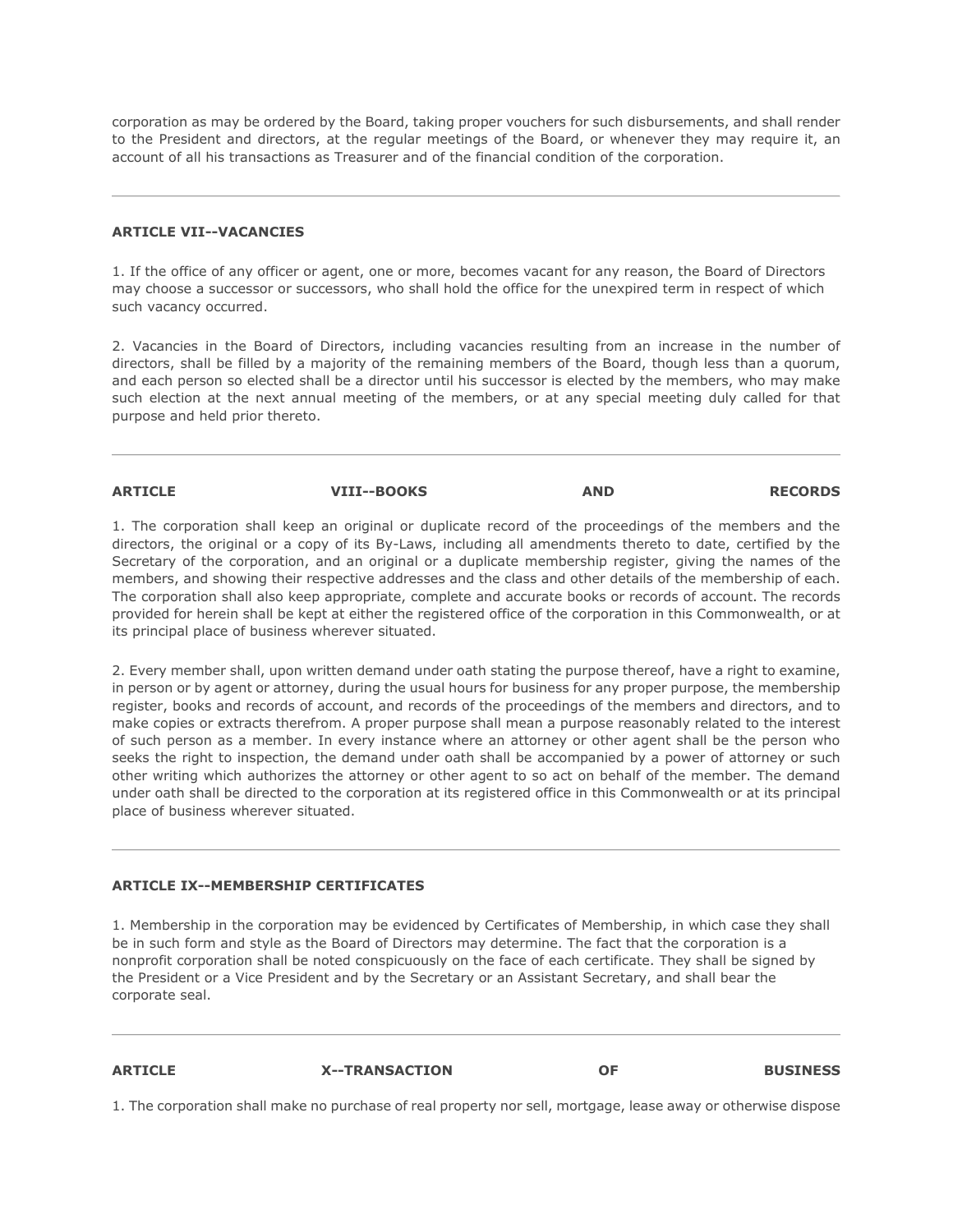of its real property, unless authorized by a vote of two-thirds of the members in office of the Board of Directors, except that whenever there are twenty-one or more directors, the vote of a majority of the members in office shall be sufficient. Unless otherwise restricted in these By-Laws, no vote or consent of the members shall be required to make effective such action by the Board. If the real property is subject to a trust the conveyance away shall be free of trust and the trust shall be impinged upon the proceeds of such conveyance.

2. Whenever the lawful activities of the corporation involve among other things the charging of fees or prices for its services of products, it shall have the right to receive such income and, in so doing, may make an incidental profit. All such incidental profits shall be applied to the maintenance and operation of the lawful activities of the corporation, and in no case shall be divided or distributed in any manner whatsoever among the members, directors or officers of the corporation.

3. All checks or demands for money and notes of the corporation shall be signed by such offer or officers as the Board of Directors may from time to time designate.

# **ARTICLE XI--ANNUAL REPORT**

1. The Board of Directors shall present annually to the members a report, verified by the president and Treasurer or by a majority of the directors, showing in appropriate detail the following:

(a) The assets and liabilities, including the trust funds, of the corporation as of the end of the fiscal year immediately preceding the date of the report.

(b) The principal changes in assets and liabilities including trust funds, during the year immediately preceding the date of the report.

(c) The revenue or receipts of the corporation, both unrestricted and restricted to particular purposes, for the year immediately preceding the date of the report, including separate data with respect to each trust fund held by or for the corporation.

(d) The expenses or disbursements of the corporation, for both general and restricted purposes, during the year immediately preceding the date of the report, including separate data with respect to each trust fund held by or for the corporation.

(e) The number of members of the corporation as of the date of the report, together with a statement of increase or decrease in such number during the year immediately preceding the date of the report, and a statement of the place where the names and addresses of the current members may be found.

This report shall be filed with the minutes of the meeting of the members, following the close of the fiscal year.

## **ARTICLE XII--NOTICES**

1. Whenever written notice is required to be given to any person, it may be given to such person, either personally or by sending a copy thereof by first class mail, postage prepaid, or by telegram, charges prepaid, to his address appearing on the books of the corporation, or, in the case of directors, supplied by him to the corporation for the purpose of notice. If the notice is sent by mail or by telegraph, it shall be deemed to have been given to the person entitled thereto when deposited in the United States mail or with a telegraph office for transmission to such person. A notice of meeting shall specify the place, day and hour of the meeting and any other information required by statute or these By-Laws. When a special meeting is adjourned it shall not be necessary to give any notice of the adjourned meeting or of the business to be transacted at an adjourned meeting, other than by announcement at the meeting at which such adjournment is taken.

2. Whenever any written notice is required to be given under the provisions of the statue or the Articles or By-Laws of this corporation, a waiver thereof in writing, signed by the person or persons entitled to such notice, whether before or after the time stated therein, shall be deemed equivalent to the giving of such notice. Except as otherwise required by statute, neither the business to be transacted at nor the purpose of a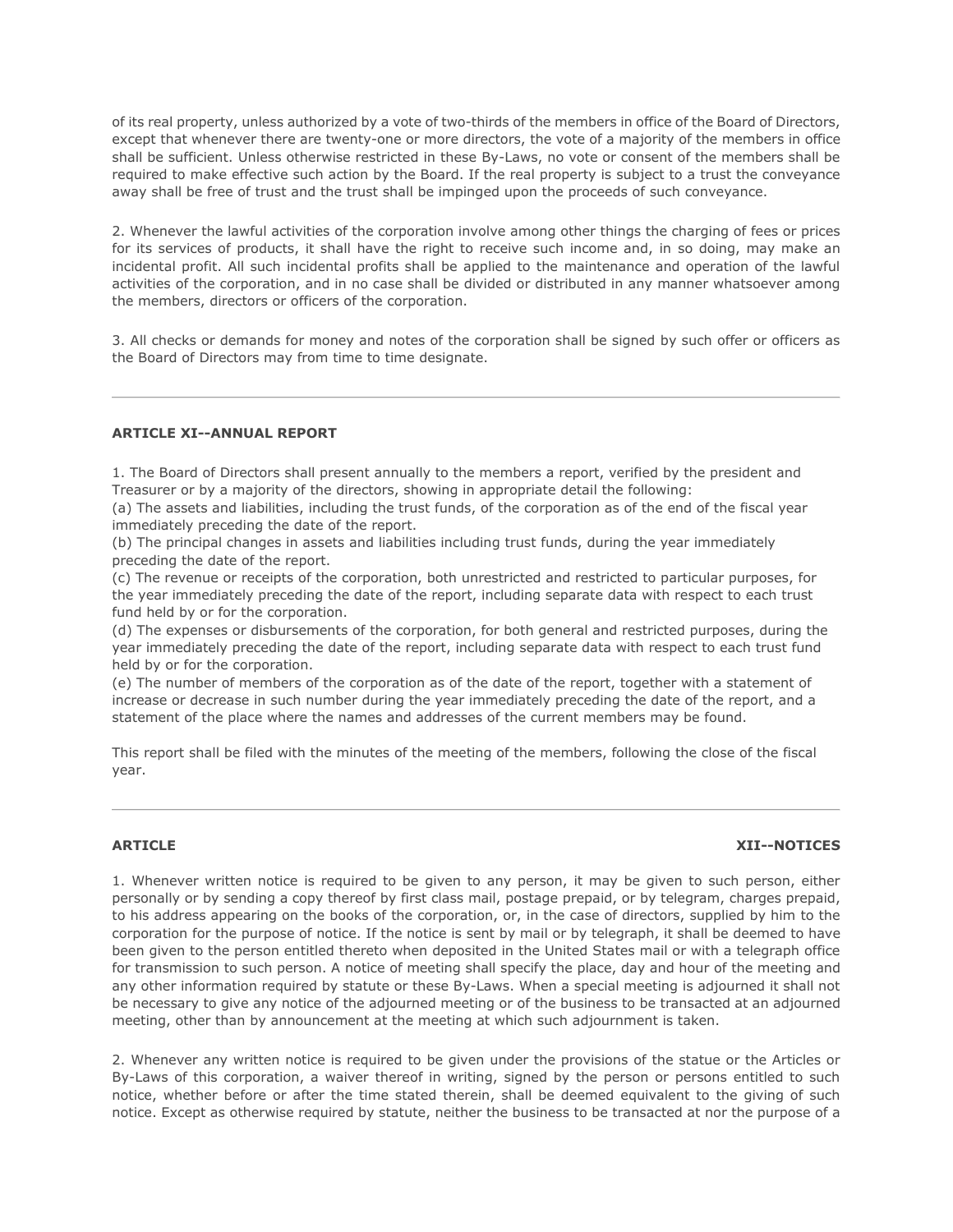meeting need by specified in the waiver of notice of such meeting. In the case of a special meeting of members such waiver of notice shall specify the general nature of the business to be transacted. Attendance of a person at any meeting shall constitute a waiver of notice of such meeting, except where a person attends a meeting for the express purpose of objecting, at the beginning of the meeting, to the transaction of any business because the meeting was not lawfully called or convened.

#### **ARTICLE XIII--MISCELLANEOUS PROVISIONS**

1. The fiscal year of the corporation shall begin on the first day of August.

2. One or more persons may participate in a meeting of the Board or of the members by means of conference telephone or similar communications equipment by means of which all persons participating in the meeting can hear each other. Participation in a meeting pursuant to this section shall constitute presence in person at such meeting.

3. So long as the corporation shall continue to be organized on a nonstock basis, the Board of Directors shall have authority to provide for the members to make capital contributions in such amounts and upon such terms as are fixed by the directors in accordance with the provisions of section 5541 of the Nonprofit Corporation Law of 1988.

4. The Board of Directors, by resolution, may authorize the corporation to accept subventions from members or nonmembers on terms and conditions not inconsistent with the provisions of section 5542 of the Nonprofit Corporation Law of 1988, and to issue certificates therefore.

# **ARTICLE XIV--INDEMNIFICATION**

1. The corporation shall indemnify each of its directors, officers, and employees whether or not then in service as such (and his or her executor, administrator and heirs), against all reasonable expenses actually and necessarily incurred by him or her in connection with the defense of any litigation to which the individual may have been a party because he or she is or was a director, officer or employee of the corporation. The individual shall have no right to reimbursement, however, in relation to matters as to which he or she has been adjudged liable to the corporation for negligence or misconduct in the performance of his or her duties, or was derelict in the performance of his or her duty as director, officer or employee by reason of willful misconduct, bad faith, gross negligence or reckless disregard of the duties of his or her office or employment. The right to indemnity for expenses shall also apply to the expenses of suits which are compromised or settled if the court having jurisdiction of the matter shall approve such settlement.

The foregoing right of indemnification shall be in addition to and not exclusive of, all other rights to that which such director, officer or employee may be entitled.

## **ARTICLE XV--AMENDMENTS**

1. By-Laws may be adopted, amended or repealed by the vote of members entitled to cast at least a majority of the votes which all members present are entitled to cast thereon at any regular or special meeting duly convened after notice to the members of that purpose, provided the proposed change has been submitted to the membership in writing at least three weeks prior to the annual meeting.

2. Any change of the policies, rules, code of conduct, or means of doing business of the Association must be proposed in writing by a member institution or the conference office, and submitted to the conference office